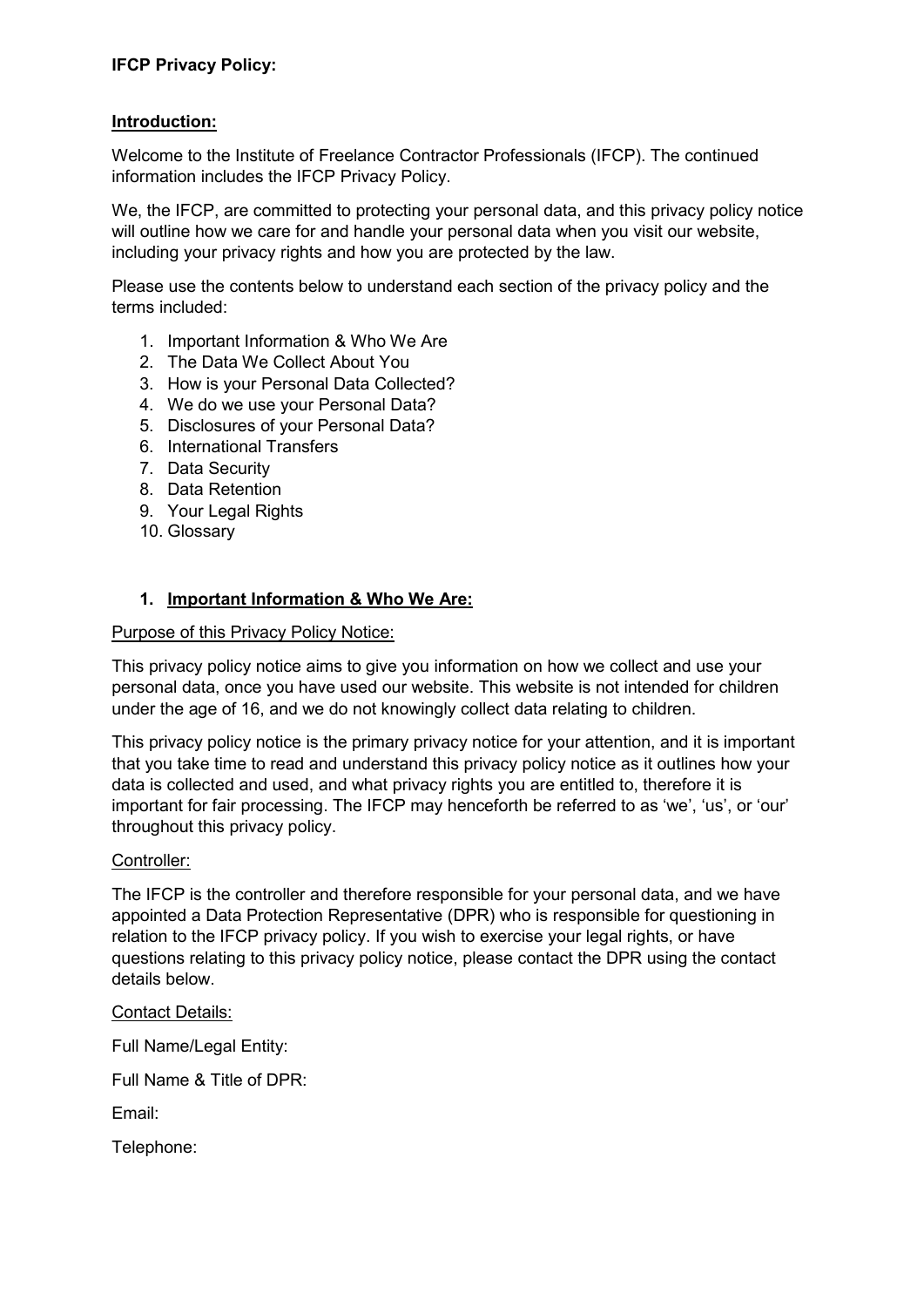# **IFCP Privacy Policy:**

You have the legal right to make complaints at any given time. This will be given to the Data Protection Commissioner's Office (DPC). We do also appreciate the opportunity to resolve your concerns before measures need to be taken to the DPC.

## Changes & Your Duty to inform us of your changes:

It is important that any personal data belonging to you that we hold is updated, accurate and current, so please keep us informed if your personal data changes during the duration of your engagement with us.

### Third-Party Links:

The IFCP website, and our other existing websites incorporated into the IFCP, may include third-party links, plug-ins and applications. Clicking on those links may enable third-parties to collect or share your data, and we do not control third-party websites and are therefore not responsible for their privacy policies and notices. We encourage you to read our privacy policy when you leave the IFCP website.

## **2. Your Personal Data We Collect:**

Your personal data or personal information means information or data which can be used to identify a person, and it does not include information or data where the ability to identify the person has been removed. When you use the IFCP website, we collect, use, store and transfer different types of personal data about you. We group them together in the following patterns:

- Contact Data: name, email, company name, and enquiry details.
- Technical Data: internet protocols (IP) address, your login data, browser type and version, time zone and setting browser plug-in types and versions, operating system and platform and other technology on the devices you use to access this website.
- Usage Data: information about how you use our website.
- Aggregated Data: we also collect, use and share Aggregated Data such as statistical or demographic data for any purpose. Aggregated Data may be derived from your personal data but is not considered personal data in law as this data does not directly or indirectly reveal your identity. For example, we may aggregate your Usage Data to calculate the percentage of users accessing a specific website feature. However, if we combine or connect Aggregated Data with your personal data so that it can directly or indirectly identify you, we treat the combined data as personal data which will be used in accordance with this privacy notice.
- We do not collect any Special Categories of Personal Data about you (this includes details about your race or ethnicity, religious or philosophical beliefs, sex life, sexual orientation, political opinions, trade union membership, information about your health and genetic and biometric data). Nor do we collect any information about criminal convictions and offences.

## Failing to Provide Personal Data:

If you fail to provide personal data, in the event of us needing to collect your personal data by law or under the terms of a contract between the IFCP and yourself, then we may not be able to perform the existing or potential contract. In the event of failing to provide personal data, the IFCP may cancel your contract or service, of which you will be notified.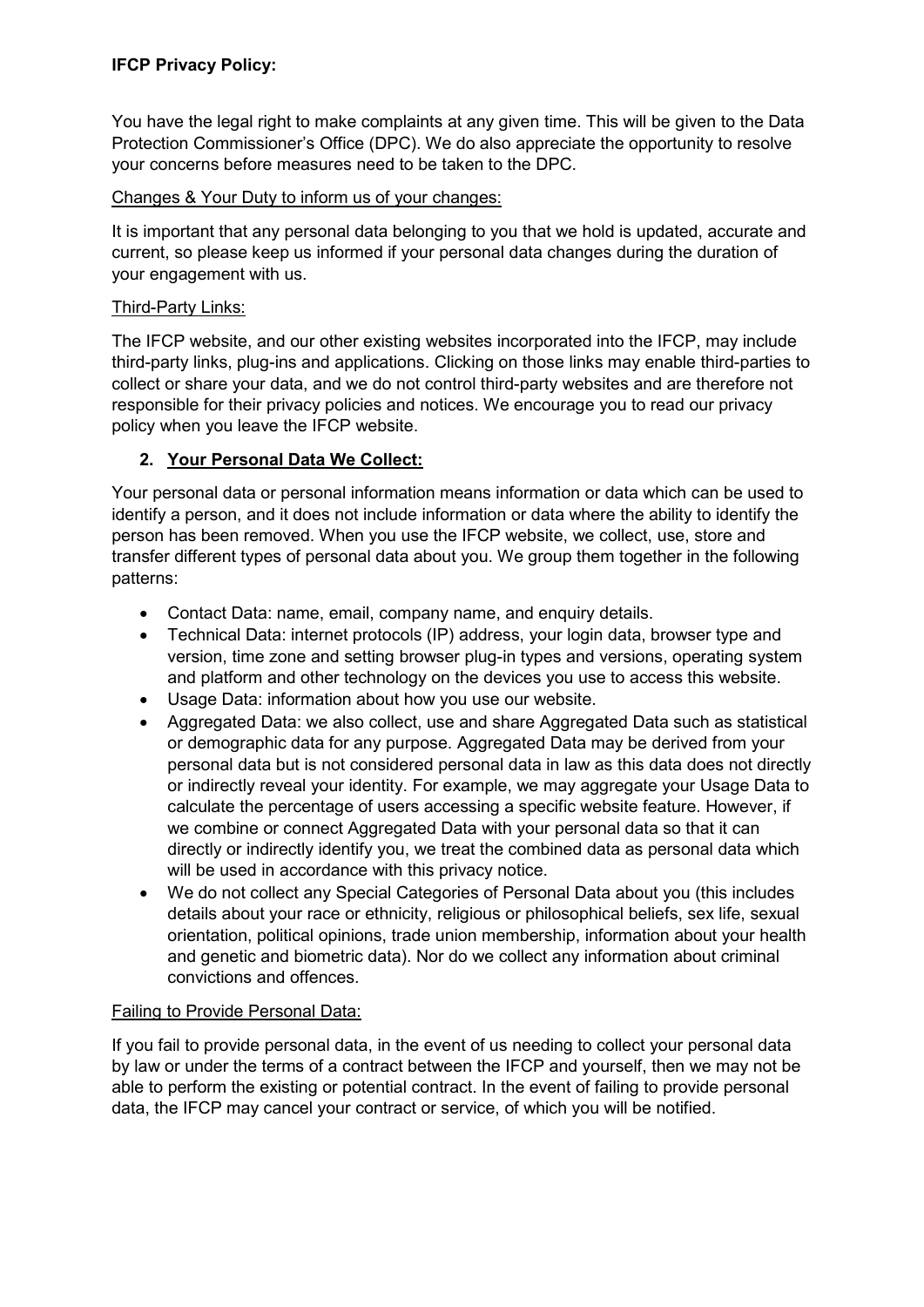# **3. Personal Data: How is it Collected?**

There are various methods for collecting personal data, including:

- Automated Technologies or Interactions: when you interact with the IFCP website, we may automatically collect Technical Data.
- Third-parties/Publically Available Sources: we may receive personal data from analytics.
- Contact Form: when you use the IFCP contact form, you provide us with personal data which is stored, as is the case when you sign-up for a newsletter.

# **4. Personal Data: How do we use it?**

We use personal data when the law allows us to, primarily using it when necessary for our legitimate interests, or those of a third-party, and where your rights and interests do not override our legitimate interests; where we need to comply with legal or regulatory obligation; and where it is necessary for contacting you.

We generally do not rely upon consent, as a legal concept, for processing your personal data other than in direct marketing communications via email or text messages. When you agree to receiving direct marketing communications or e-newsletter/newsletters, you have the right to withdraw consent to receiving them, either by unsubscribing or contacting the IFCP.

## Personal Data: Why do we use it?

The IFCP are committed and dedicated professionals who want to protect your privacy, and below is how we use your personal data:

- We may use your Technical Data to administer and protect our website (including troubleshooting, data analysis, testing, system maintenance, support, reporting and hosting of data. Such use would be necessary for our legitimate interests (for running our business, provision of administration and IT services, to prevent fraud and in the context of a business reorganisation exercise), and to comply with a legal obligation.
- We may use your Usage Data and Technical Data to deliver relevant website content to you and measure or understand the effectiveness of the content. Such use would be necessary for our legitimate interests (to study how customers use our services, to develop them, to grow our business and to inform market strategy).
- We may use your Usage Data and Technical Data to use data analytics to improve our website, services, marketing, customer relationships and experiences. Such use would be necessary for our legitimate interests (to define types of customers for our services, to keep our website updated and relevant, to develop our business and to inform our marketing strategy).
- We use the information you have provided in our contact form to communicate with you in relation to our services. Such use is necessary for our legitimate interests or necessary for purpose of entering into a contract with you. You have the right to object to receiving marketing emails from us. You can do so by using the unsubscribe link on the email.
- Where you have given consent, we use the information you have provided in our contact form to send to you direct marketing materials, which provide information about our services and offers. You will have the opportunity to unsubscribe each time we send a newsletter to you.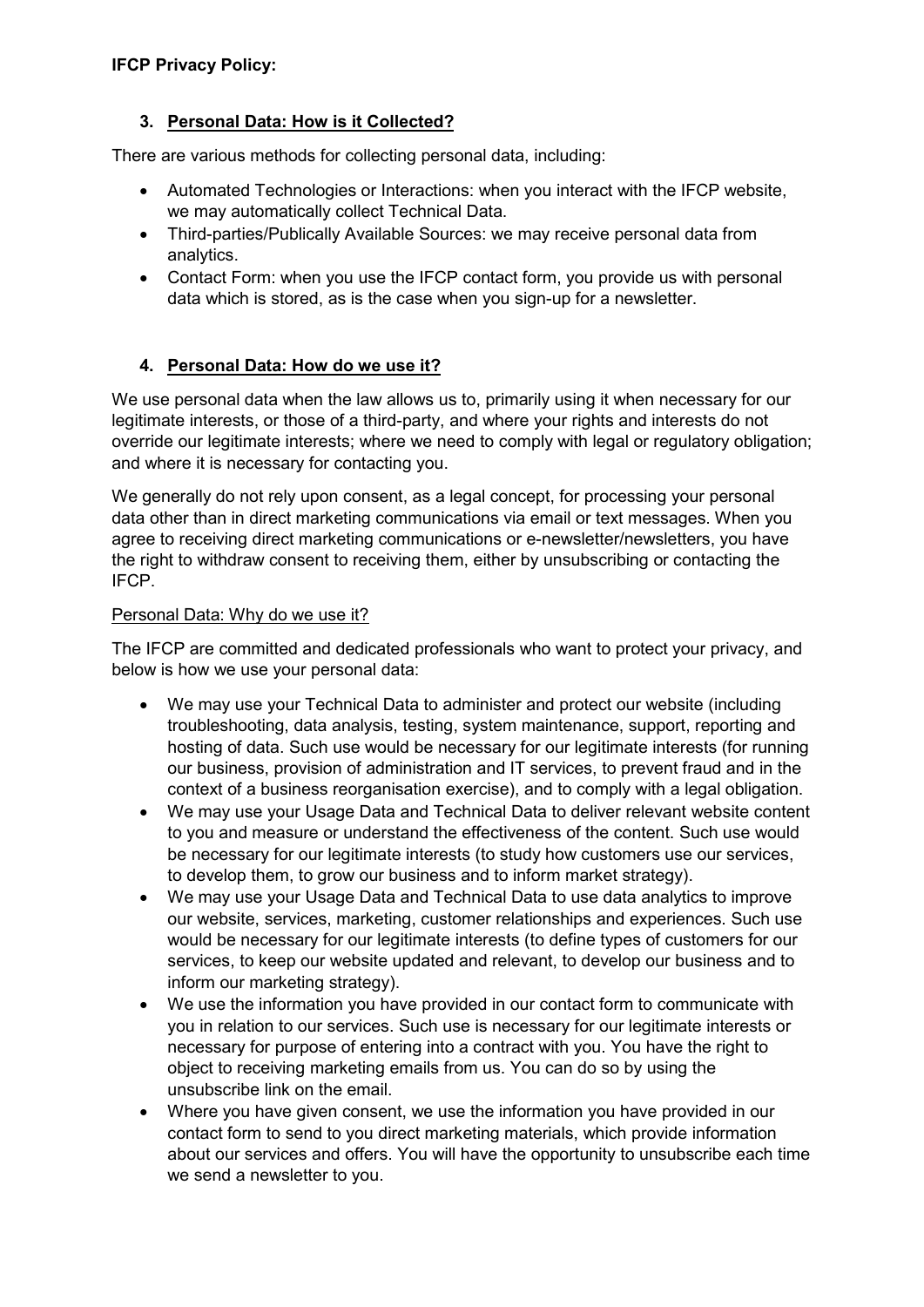# **IFCP Privacy Policy:**

### Marketing:

We do not share your personal data with third-parties for their marketing purposes, but we may send your personal data to third-party processors who assist us with our marketing campaigns. You may ask us to stop sending you direct marketing communications, if you have given consent, by unsubscribing or contacting the IFCP.

### Cookies:

You can allow your browser to block cookies, or alert you when they are present on websites. If you remove cookies from the IFCP website, certain areas of the website may not be accessible.

### Change of Purpose:

We use your personal data for the purposes laid out in this privacy policy notice, and we will use it for another reason if that reason is compatible with the original purpose, to which you shall be informed. Please contact us to find out the process if this event if to occur.

## **5. Disclosures of Personal Data:**

As set out in section four, we may share your personal data with parties:

- External third-parties as set out in the glossary
- Third parties to whom we may choose to sell, transfer, or merge parts or our business or our assets. Alternatively, we may seek to acquire other businesses or merge with them, and if this happens then new owners may use your personal data in the same way as we have laid out in this privacy policy notice.

All third-parties are required to respect your personal data in accordance with legal procedures, and they are not allowed to use it for their own purposes.

## **6. International Transfers:**

If we are to process personal data to third-parties based outside of the European Economic Area (EEA), these processes will therefore involve a transfer of data outside of the EEA. In the event of transferring personal data outside of the EEA, we ensure that your data is protected similar to how we protect it within the EEA. The following includes safeguards:

- We may transfer your personal data to countries that have been deemed to provide an adequate level of protection for personal data by the European Commission, or;
- Where we use certain service providers, we may use specific contracts approved by the European Commission which give personal data the same protection it has in Europe, or;
- Where we use providers based in the US, we may transfer data to them if they are part of Privacy Shield which requires them to provide similar protection to personal data shared between Europe and the US

## **7. Data Security:**

The IFCP accounts for personal data being accidentally lost, used or accessed in an unauthorised manner, so we have security procedures in place to prevent the dangers of lost or stolen data. We limit access to your personal data, and third-parties and employees with only access your personal data upon your own instruction.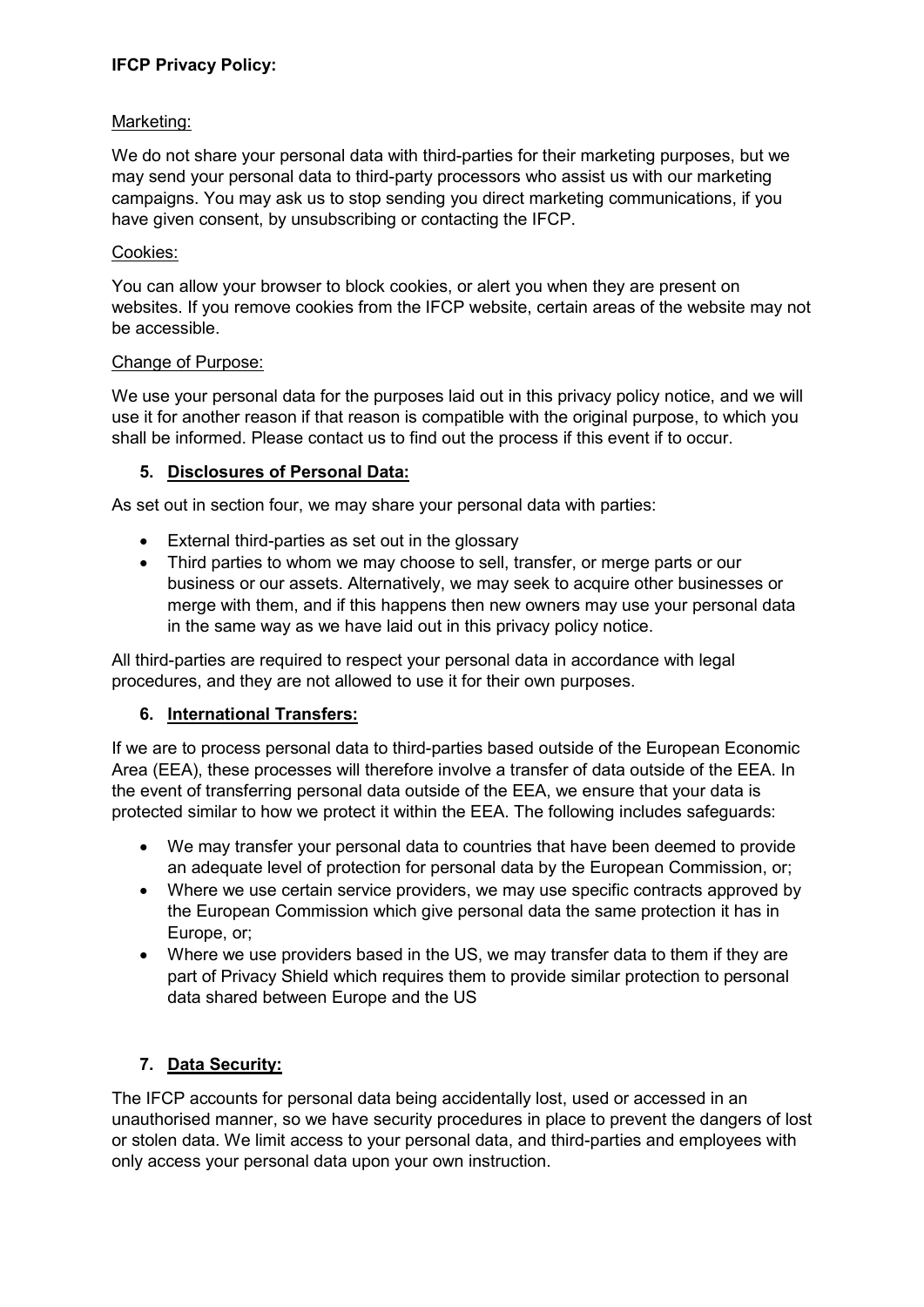## **8. Data Protection:**

#### How long do we use your personal data for?

We obtain and retain personal data for as long as necessary to fulfil the purposes we collected it for, including legal, accounting and reporting requirements.

When considering the length of time to use personal data, we consider various factors such as amount, nature, and sensitivity of your personal data.

By law, we must keep basic information about our customers for six years after they cease to be customers of the IFCP.

### **9. Your Legal Rights:**

Below are a list of the legal rights bestowed upon you:

- Request access to your personal data
- Request correction of your personal data
- Request erasure of your personal data
- Object to the processing of your personal data
- Request restriction of processing your personal data
- Request transfer of your personal data
- Right to withdraw consent

In order to exercise any of your legal rights, please contact the IFCP.

#### Personal Data: Access

There are no fees included in accessing your personal data or in exercising your legal rights, yet if your request is completely unfounded, repetitive or excessive, we may charge a reasonable fee. We may also refuse to comply if your request is found to match the above mentioned decisions (unfounded, repetitive or excessive requests).

#### Personal Data: What do we need from you?

We may need to request information from you in order to confirm identification and ensure you have the right to access your personal data or exercise your legal rights.

#### Time Limit to Respond:

We make an effort to respond to legitimate requests within 30 days, however there are occasions where this may take longer, such as more complex or a larger number of requests from one person. You will be notified if we fail to respond within 60 days due to these circumstances.

#### **10. Glossary:**

#### Lawful Basis:

Legitimate interest means the interest of our business in conducting and managing the business to enable us to give you the best service and the best and most secure experience.

We consider the potential impact on you and your rights before we process any personal data for our legitimate interests.